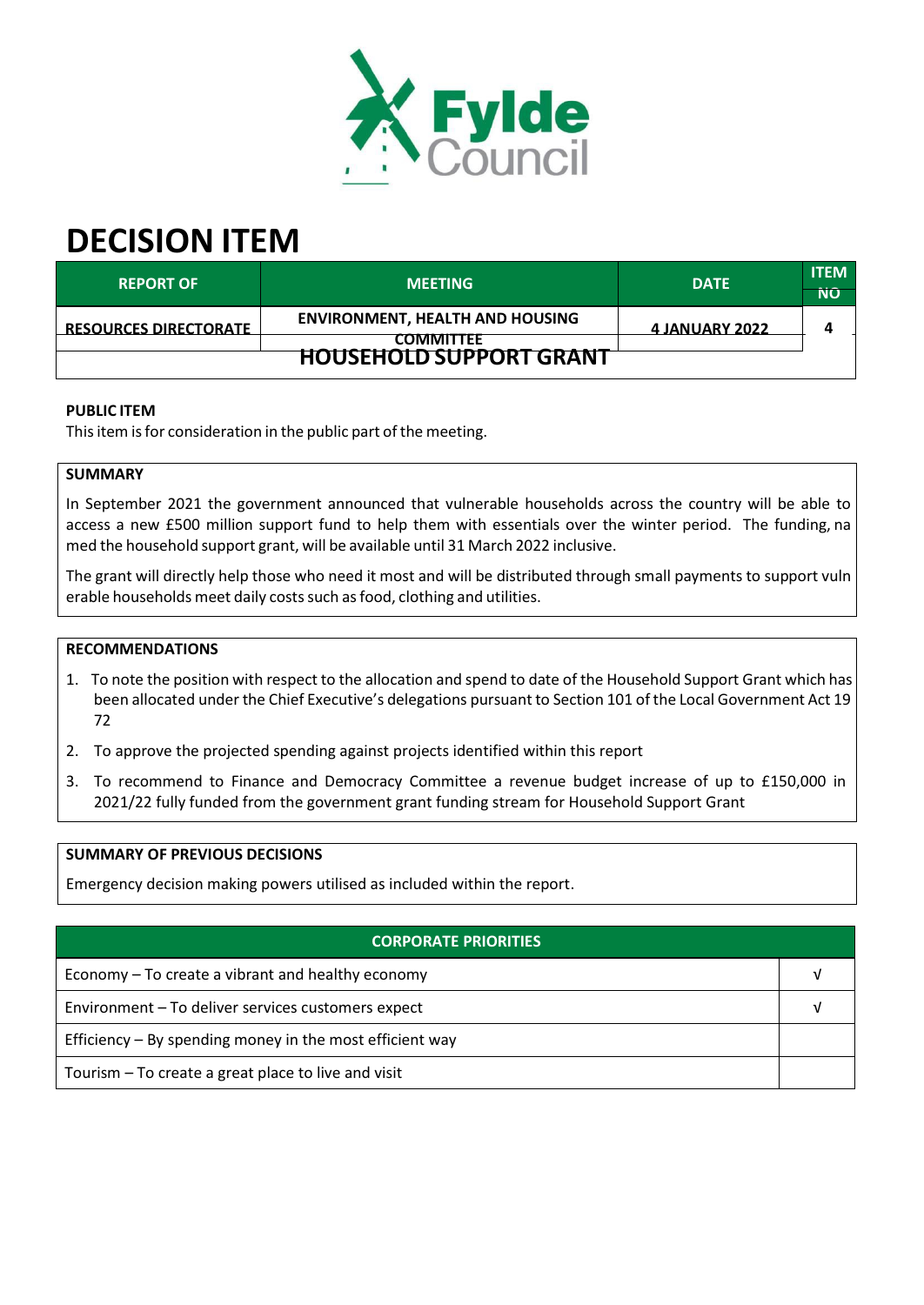## **REPORT**

# **HOUSEHOLD SUPPORT FUNDING**

- 1. In September 2021 the government announced that vulnerable households across the country will be able to access a new £500 million support fund to help them with essentials over the winter period. The funding will be available until 31 March 2022 inclusive.
- 2. The funding was awarded to Lancashire County Council as the upper tier authority who made an indicative all ocation to Fylde Council of £150,000. Although the money, at the time of writing thisreport, had yet to be receiv ed it was made clear that the council must launch a scheme in good faith that the money would be passpo rted to the council by LCC by late January.
- 3. The grant will directly help those who need it most and will be distributed through small payments to support vul nerable households meet daily costssuch asfood, clothing and utilities.
- 4. The grant should be used primarily to support households in the most need of food, energy and water bills; ho wever it can also be used with wider essential costs such as boiler service/repair and the purchase of equipment such as fridges and freezers.
- 5. At least 50 per cent of the available funding must be allocated for vulnerable households with children, and the delivery of the funding can be made through several differing routes including vouchers, making direct provisi on of food, or issuing grants to third parties.
- 6. Funds should be spent, or committed, before 31 March 2022 and cannot be held over for future usage.

# **EMERGENCY DECSION‐MAKING POWERS USE**

7. Due to the need to commence the scheme as soon as possible the Chief Executive, in consultation with the L eader of the council, together with the Chairman of the Environment Health and Housing Committee on 29th Nov ember 2021, invoked emergency powers to initiate the grant scheme in anticipation that it would be fully funded going forward.

## **FYLDE HOUSEHOLD SUPPORT SCHEME**

8. A full list of the services offered under this grant scheme is shown at Appendix A together with the initial f unding provided. The level of funding will be adjusted dependent on demand and an update regarding take‐ up of the grant will be provided at the January meeting.

#### **FINANCIAL REGULATIONS**

9. The Council's financial regulations, which form part of the constitution, require funded budget increases to be a pproved. The level of approval depends on the expenditure. Increases of up to £50,000 may be approved by the Chief Financial Officer (following consultation with the Chairman of the Finance and Democracy Committee). In creases of between £50,000 and £250,000 require approval by the Finance and Democracy Committee, follo wing consideration by the relevant programme committee hence the latter recommendation referring the matt er to the Finance and Democracy Committee in anticipation that the funding awarded will be in excess of £50,0 00.

| <b>IMPLICATIONS</b>     |                                                                                                                                                                                                                                                                                                                                                                                    |  |
|-------------------------|------------------------------------------------------------------------------------------------------------------------------------------------------------------------------------------------------------------------------------------------------------------------------------------------------------------------------------------------------------------------------------|--|
| Finance                 | The report recommends to the Finance and Democracy Committee<br>approval of an anticipated fully funded revenue budget increase of<br>£150,000 in 2021/22 to be met in full from the government grant fundi<br>ng stream as detailed in the report. Spend against the budget has been<br>approved in advance utilising the Chief Executive's emergency decision<br>-making powers. |  |
| Legal                   | The council needs to put in place accountable and transparent<br>arrangements in relation to its decisions on how the fund is used.                                                                                                                                                                                                                                                |  |
| <b>Community Safety</b> | There are no implications                                                                                                                                                                                                                                                                                                                                                          |  |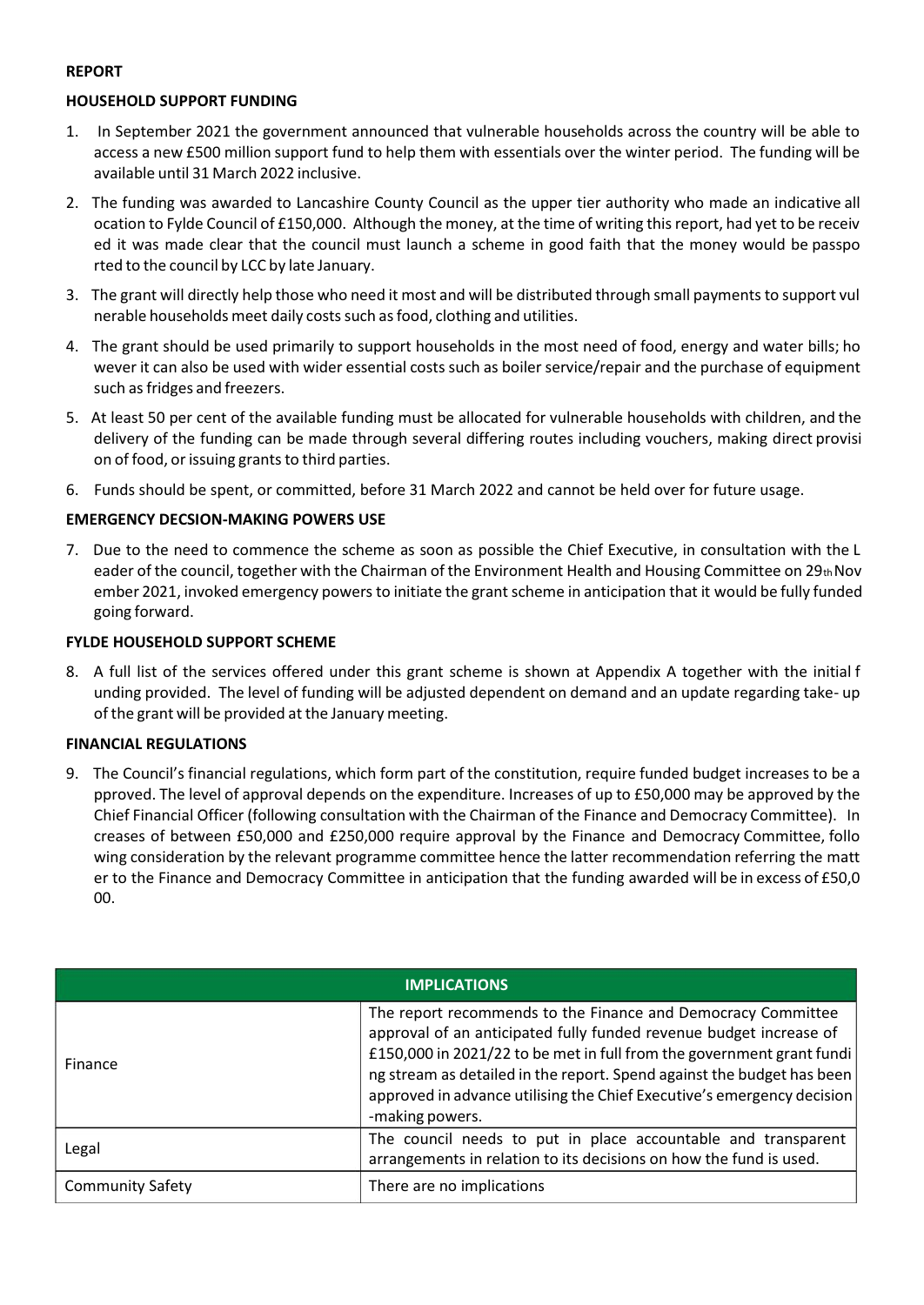| Human Rights and Equalities             | There are no implications |
|-----------------------------------------|---------------------------|
| Sustainability and Environmental Impact | There are no implications |
| Health & Safety and Risk Management     | There are no implications |

| <b>LEAD AUTHOR</b>   | <b>CONTACT DETAILS</b>                      | <b>DATE</b>           |
|----------------------|---------------------------------------------|-----------------------|
| <b>Tracy Manning</b> | Tracy.manning@fylde.gov.uk Tel 01253 658506 | $14$ th December 2021 |

Attached documents

 $\mathbb{L}$ 

Appendix A – Fylde Household Support Schemes